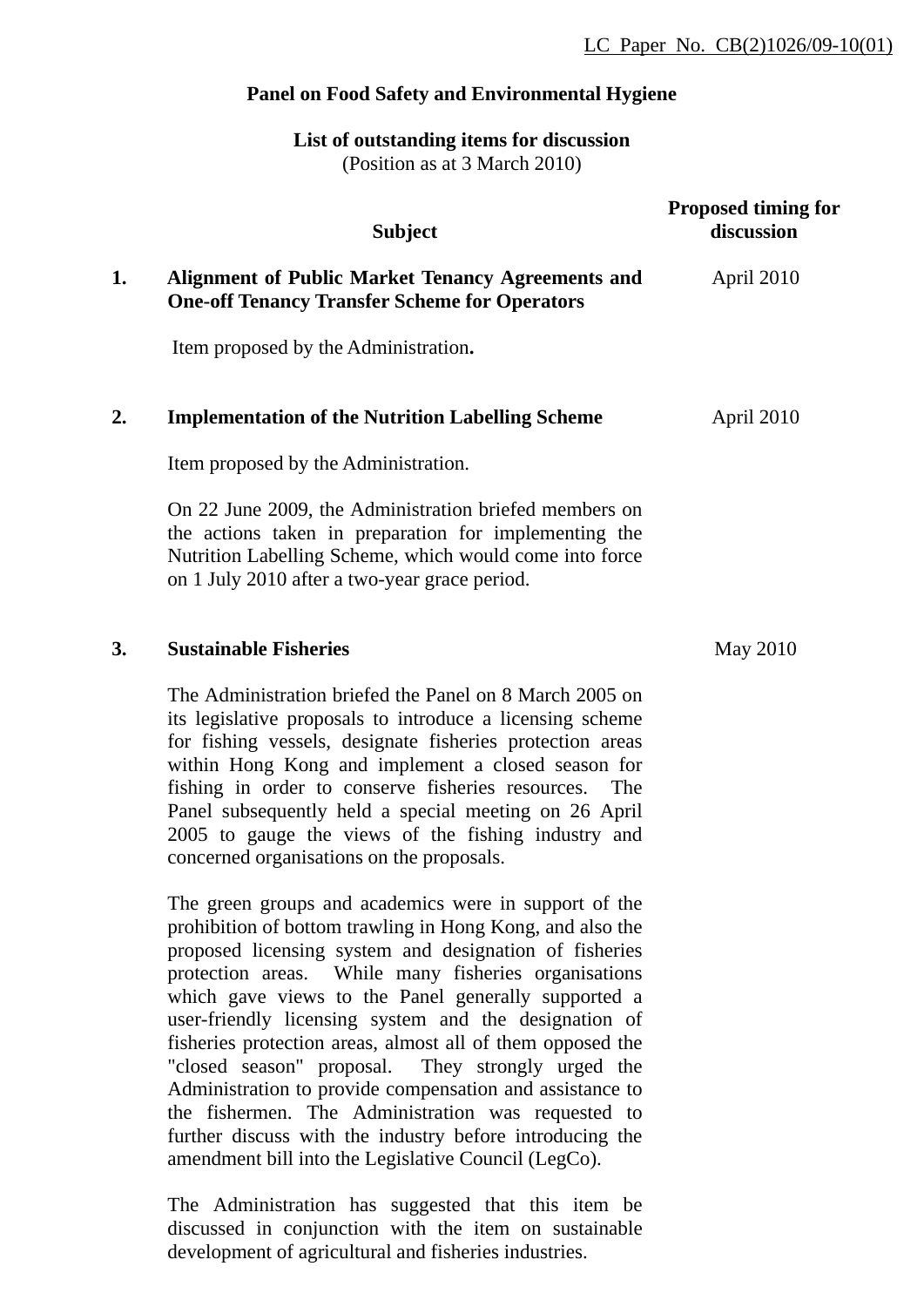| <b>Proposed timing for</b> |  |  |  |
|----------------------------|--|--|--|
| discussion                 |  |  |  |

# **4. Review on the provision of cooked food markets**

Item proposed by the Administration.

#### **5. Poultry slaughtering and processing plant**

At the Panel's special meeting on 13 October 2006, the Administration advised that it would conduct an Environmental Impact Assessment study and initiate an invitation for Expression of Interest exercise for the poultry slaughtering and processing plant (PSPP), which was expected to come into operation in 2009-2010 at the earliest.

On 13 November 2007, the Administration consulted the Panel on its plan to introduce a bill into LegCo in early 2008 to amend the Public Health and Municipal Services Ordinance (Cap. 132) to empower the Secretary for Food and Health to make regulations for the control of slaughtering activities of live poultry and the operation of PSPP. The Panel passed a motion expressing opposition to the introduction of any legislation related to the development of PSPP to LegCo for scrutiny before a consensus had been reached between the Administration and the whole live poultry trade on the surrender of licences/tenancies and measures to safeguard the livelihood of those people in the trade.

Following the gazettal of the Food Business (Amendment) Regulation 2008 to ban overnight stocking of live poultry at retail outlets which came into operation on 2 July 2008, the Administration would revisit its plan to develop a PSPP in Hong Kong.

### **6. Code of practice for pig farming**

The Panel discussed with the Administration on its proposal to introduce a Code of Practice (CoP) for pig farming to licensed pig farms on 11 March and 8 April 2008. Affected pig farmers also attended the meeting on 8 April 2008 to give views on the proposal.

The affected pig farmers' major concern was that failure to comply with the CoP might result in revocation of licence. Members urged the Administration to consider establishing a formal appeal mechanism to address the

To be confirmed

**Subject** 

- 2 -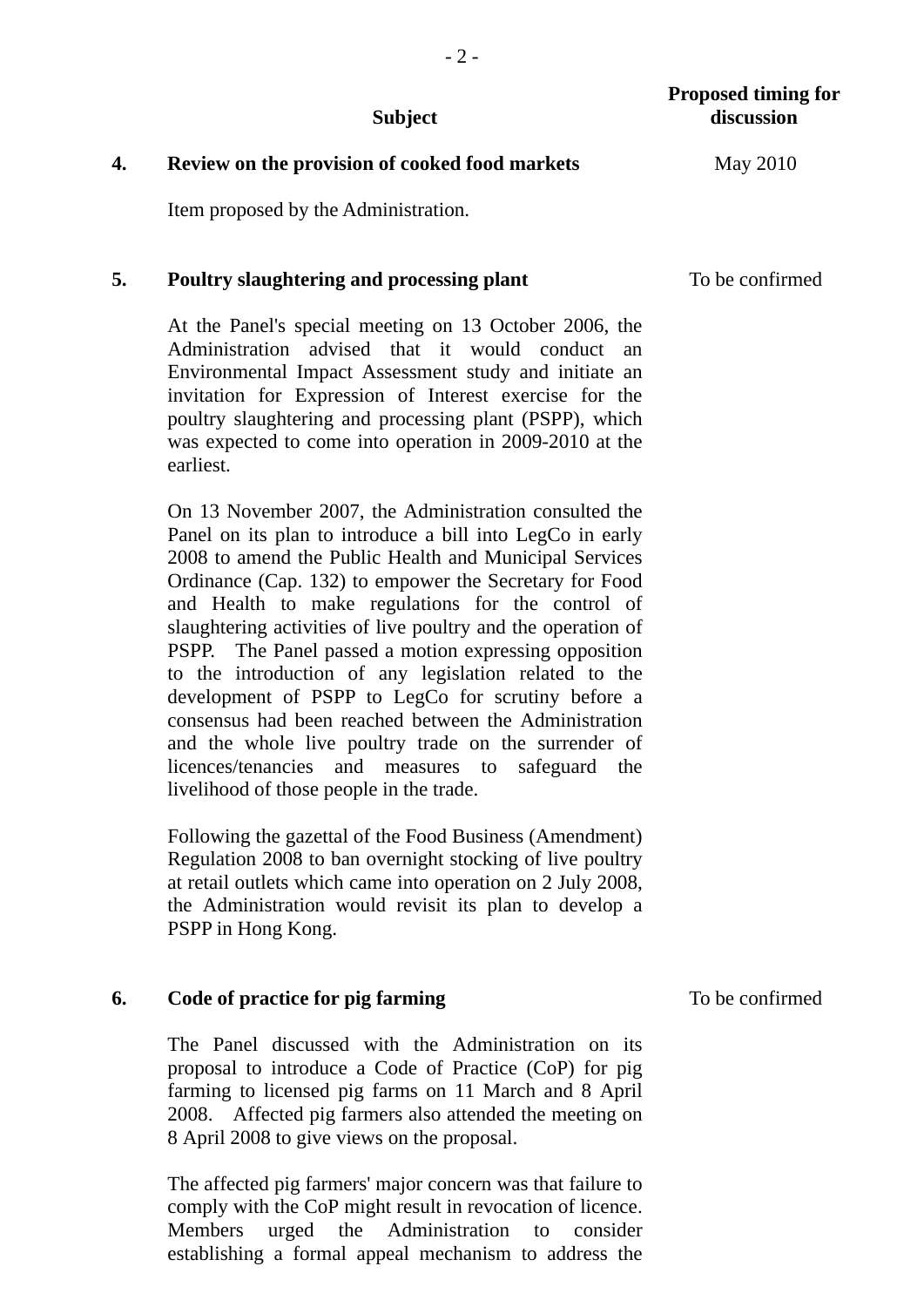|    | <b>Subject</b>                                                                                                                                                                                                                                                                                                                                                                                                                                                                                                                                                                            | <b>Proposed timing for</b><br>discussion |
|----|-------------------------------------------------------------------------------------------------------------------------------------------------------------------------------------------------------------------------------------------------------------------------------------------------------------------------------------------------------------------------------------------------------------------------------------------------------------------------------------------------------------------------------------------------------------------------------------------|------------------------------------------|
|    | trade's concern.                                                                                                                                                                                                                                                                                                                                                                                                                                                                                                                                                                          |                                          |
| 7. | <b>Amendments to the Imported Game, Meat and Poultry</b><br><b>Regulations</b>                                                                                                                                                                                                                                                                                                                                                                                                                                                                                                            | To be confirmed                          |
|    | Item proposed by the Administration to include poultry<br>eggs in the Imported Game, Meat and Poultry Regulations<br>(Cap. 132AK).                                                                                                                                                                                                                                                                                                                                                                                                                                                        |                                          |
| 8. | Proposed amendments to the Prevention of Cruelty to<br>Animals Ordinance (Cap. 169) and the Public Health<br>(Animals & Birds) (Animal Traders) Regulations (Cap.<br>139B)                                                                                                                                                                                                                                                                                                                                                                                                                | To be confirmed                          |
|    | On 19 February 2008, the Administration sought the<br>Panel's views on its preliminary legislative proposals to<br>amend the Prevention of Cruelty to Animals Ordinance<br>(Cap. 169) (such as early release or disposal of seized<br>animals and prohibiting repeated offenders against animal<br>welfare from keeping animals) and the Public Health<br>(Animals and Birds) (Animal Traders) Regulations<br>(Cap. 139B) (such as increasing the maximum penalty for<br>illegal trading and empowering the Director of<br>Agriculture, Fisheries and Conservation to revoke<br>licence). |                                          |
|    | welcoming<br>While<br>the Administration's<br>legislative<br>proposals, some members considered that abandonment of<br>animals should be made an offence under Cap. 169.<br>Concern was also raised that people might take advantage                                                                                                                                                                                                                                                                                                                                                      |                                          |

amend Cap. 169 and Cap. 139B in due course.

Item proposed by the Administration in the 2007-2008 legislative session.

of the loophole in Cap. 139B, as persons selling animals kept by them as pets or offspring of their pets were not subject to regulation. The Administration advised that it would consult the Panel on its finalised proposals to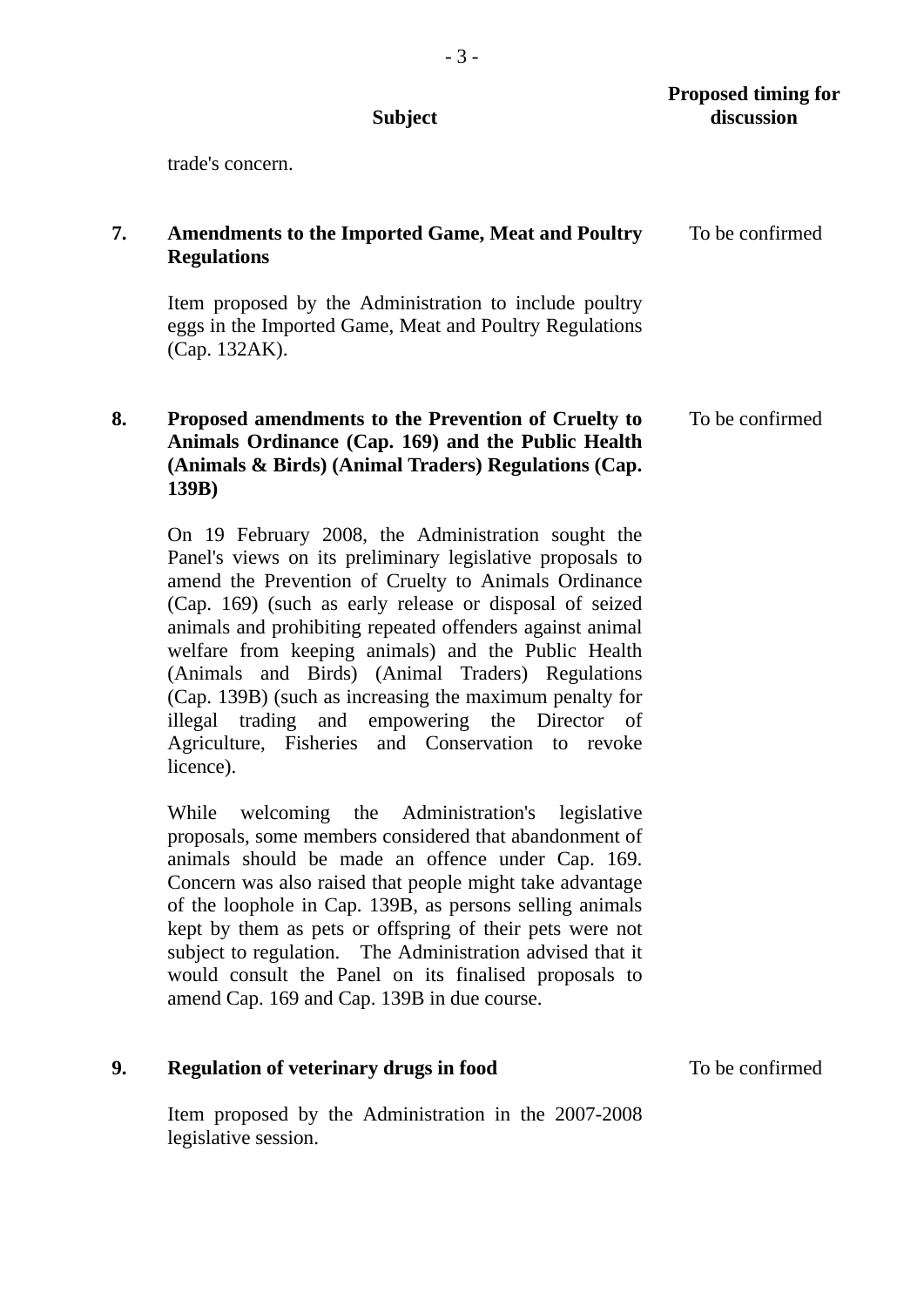# **10. Labelling of genetically modified food**

At the meeting on 8 July 2008, the Administration briefed the Panel on the findings of the evaluation study on the effectiveness of the "Guidelines on voluntary labelling of genetically modified (GM) food". The Administration advised that the findings illustrated that there was no pressing need for mandatory labelling. The Panel passed a motion urging the Government to draw reference from other countries' experience and introduce expeditiously a mandatory labelling scheme for GM food.

At the meeting between LegCo Members and Eastern District Council (EDC) members on 12 March 2009, EDC members were of the view that the Government should draw reference experience from other countries, such as New Zealand, on regulating GM food.

#### **11. Review of the structure of FEHD and the Agriculture, Fisheries and Conservation Department (AFCD)**  To be confirmed

At its meeting on 17 October 2005, the Panel was briefed on the Administration's plan to re-organise FEHD and AFCD into the Agriculture, Environmental Hygiene and Conservation Department (AEHCD) and the Food Safety, Inspection and Quarantine Department (FSIQD) to enhance food safety and veterinary public health control in Hong Kong. A Centre for Food Safety (CFS) was also proposed to be set up within FSIQD. Members were generally supportive of the plan to establish a dedicated department to regulate all matters related to food safety and they would wish to see the new department set up as soon as possible.

When the Administration briefed the staff of AFCD and FEHD on its proposal, the majority of AFCD's nature conservation and country/marine parks staff expressed their preference for the direct transfer of their functions and staff to the Environmental Protection Department (EPD). As advised by the Administration, the then Secretary for the Environment, Transport and Works also supported the transfer. In the light of this, the Administration had subsequently revised its original proposal. Under the revised proposal, the new AEHCD would be responsible for promoting and facilitating the development of agriculture and fisheries activities in Hong Kong and maintaining environmental hygiene. The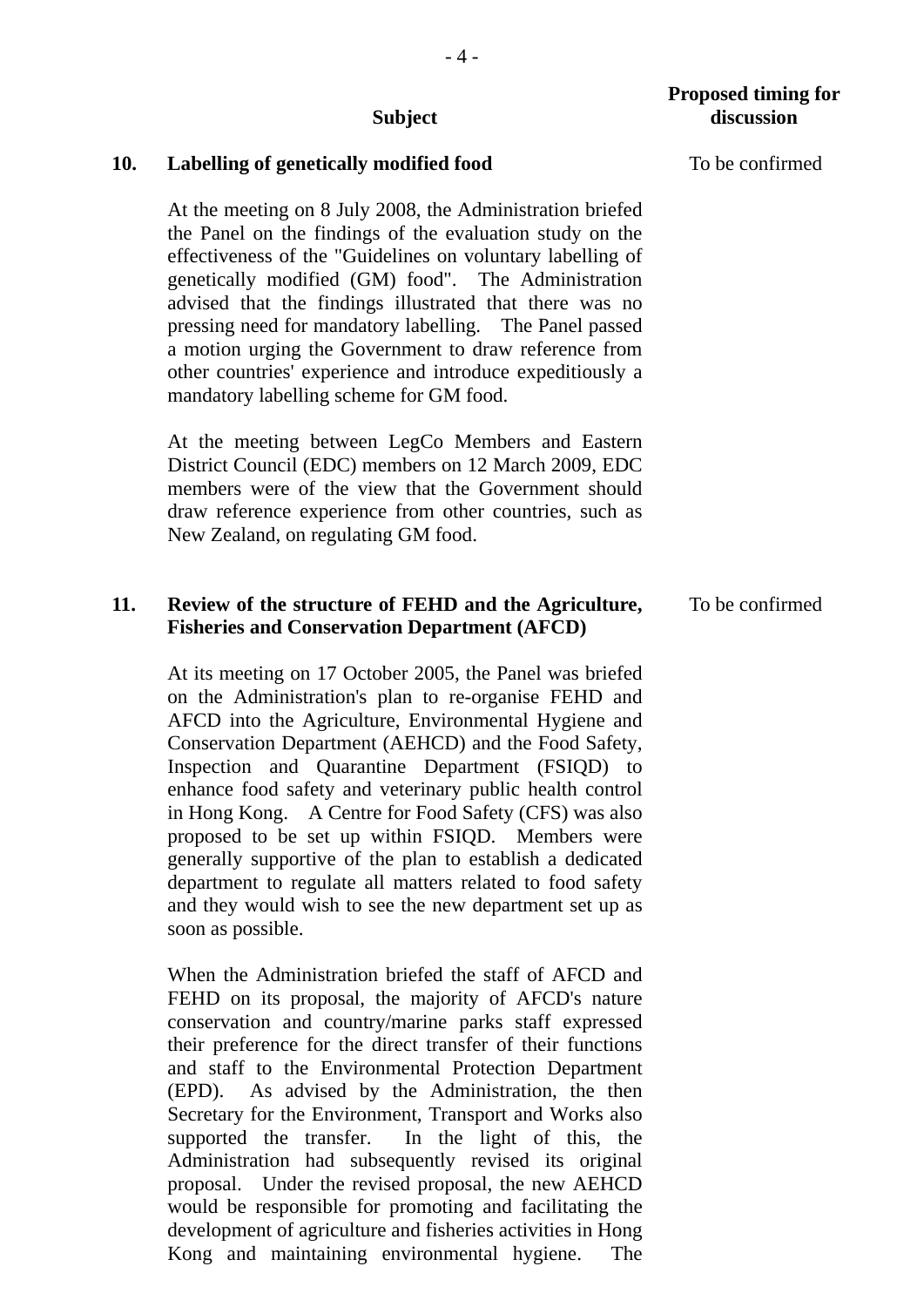Country/Marine Parks and Conservation Branches of AFCD would be merged with EPD.

The Panel held four joint meetings with the Panel on Environmental Affairs on 29 November 2005, 15 December 2005, 6 January 2006 and 17 January 2006 to discuss the revised re-organisation proposal. The Panel also received views from the relevant trades, experts, academics and staff of the affected departments on 15 December 2005 and 6 January 2006.

Many staff associations in the affected departments expressed strong views against the Administration's proposal of re-organising AFCD and FEHD, and transferring AFCD's nature conservation and country/marine park staff to EPD. Some members also expressed reservations that the regulatory and facilitation functions in respect of agriculture and fisheries activities should be carried out by two separate departments (i.e. AEHCD and FSIQD).

In view of the concerns expressed by members and staff associations, the Administration paper subsequently presented to the Panel on 17 January 2006 a proposal to set up CFS under FEHD as the first step to enhance food safety control. The proposals in relation to the separation of regulatory and promotion functions for agriculture and fisheries industries and the transfer of country/marine park functions to EPD were withheld, pending further consultation with stakeholders. The Panel supported the speedy establishment of CFS under **FEHD** 

When the Panel discussed with the Administration on the work of CFS on 10 July 2007, the Administration advised that it would review the structure of FEHD and AFCD after the enactment of the new Food Safety Bill.

#### **12. Follow-up actions referred by the Subcommittee on Public Health (Animals and Birds) (Exhibitions) (Amendment) Regulation 2006**  To be confirmed

At the request of the Subcommittee on Public Health (Animals and Birds) (Exhibitions) (Amendment) Regulation 2006, the Administration agreed to review the fees for application for an exhibition licence for animals and birds and licence renewal fees in the context of the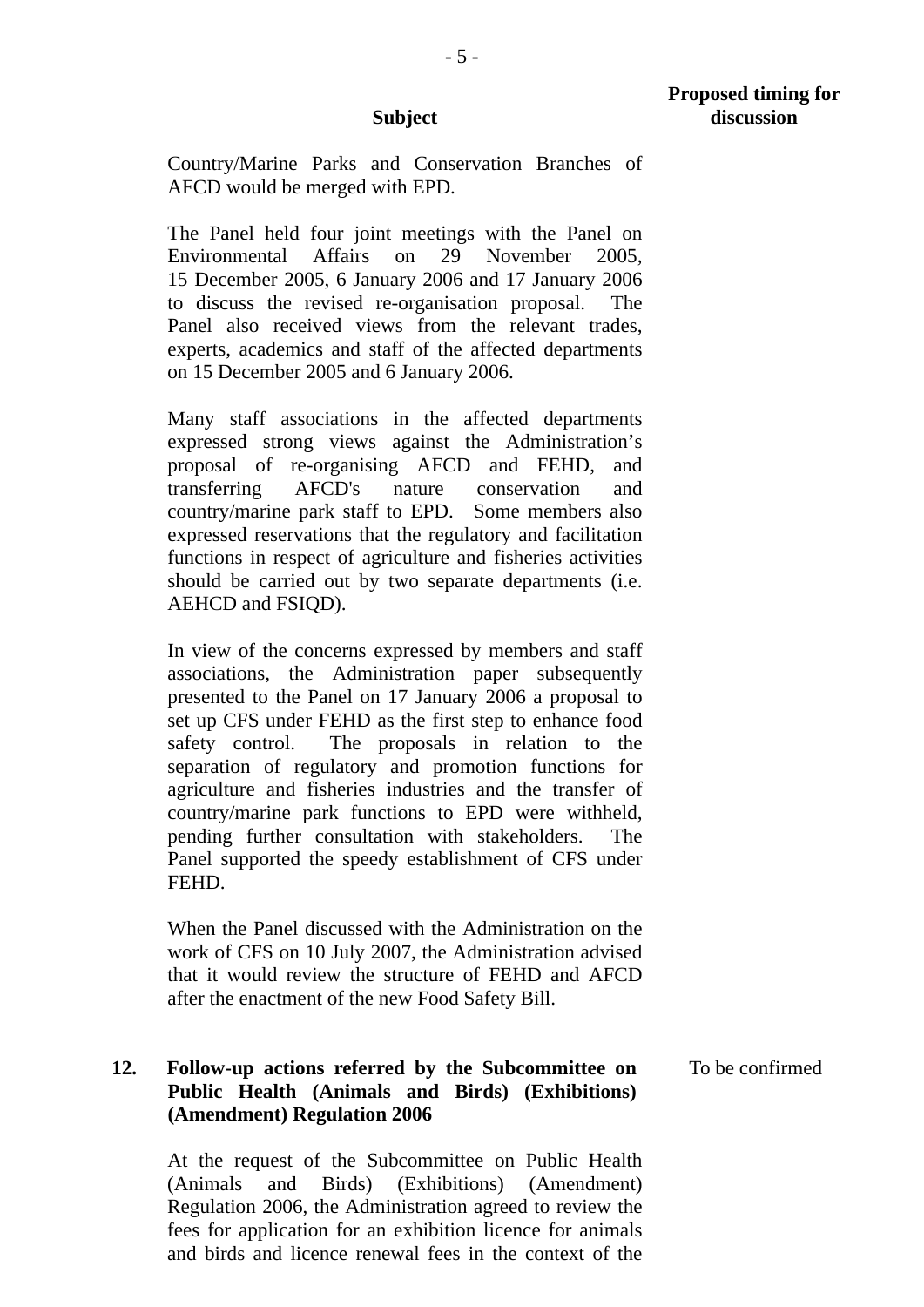- 6 -

general review of Government's fees and charges, and report the outcome to the Panel in due course.

### **13. Alignment of FEHD fees and charges**

On 30 November 2001, the Administration briefed the Panel on the way forward to align FEHD fees and charges following the dissolution of the former Provisional Urban Council and Provisional Regional Council in 2000. Members noted that the Administration had completed the computation of costs for the provision of 94 items of services inherited from the two former municipal councils, and the initial findings revealed that a majority of the fees and charges might have to be increased. In view of the economic downturn, members supported the Administration's decision to continue to freeze FEHD fees and charges at the existing level up to 31 December 2002.

On 24 February 2003, the Administration informed the Panel that it would need more time to work out an alignment proposal for the various FEHD fees and charges.

#### **14. Hygiene conditions of food premises operating under the food factory licences**  To be confirmed

At the meeting between LegCo Members and members of Wan Chai District Council (WCDC) held on 5 May 2005, some WCDC members expressed concern about the lack of enforcement actions by FEHD against the unhygienic operation of food businesses selling takeaway food. The above concern was referred to the Panel for follow-up with the Administration.

#### **15. Control measures against food businesses operating without licence**  To be confirmed

 The above subject was discussed by the Panel on two occasions on 14 December 2004 and 8 March 2005. The Administration's proposed control measures against food businesses operating without licence were as follows -

(a) upon detection of unlicensed food business conducted at any premises, staff of FEHD would take immediate enforcement action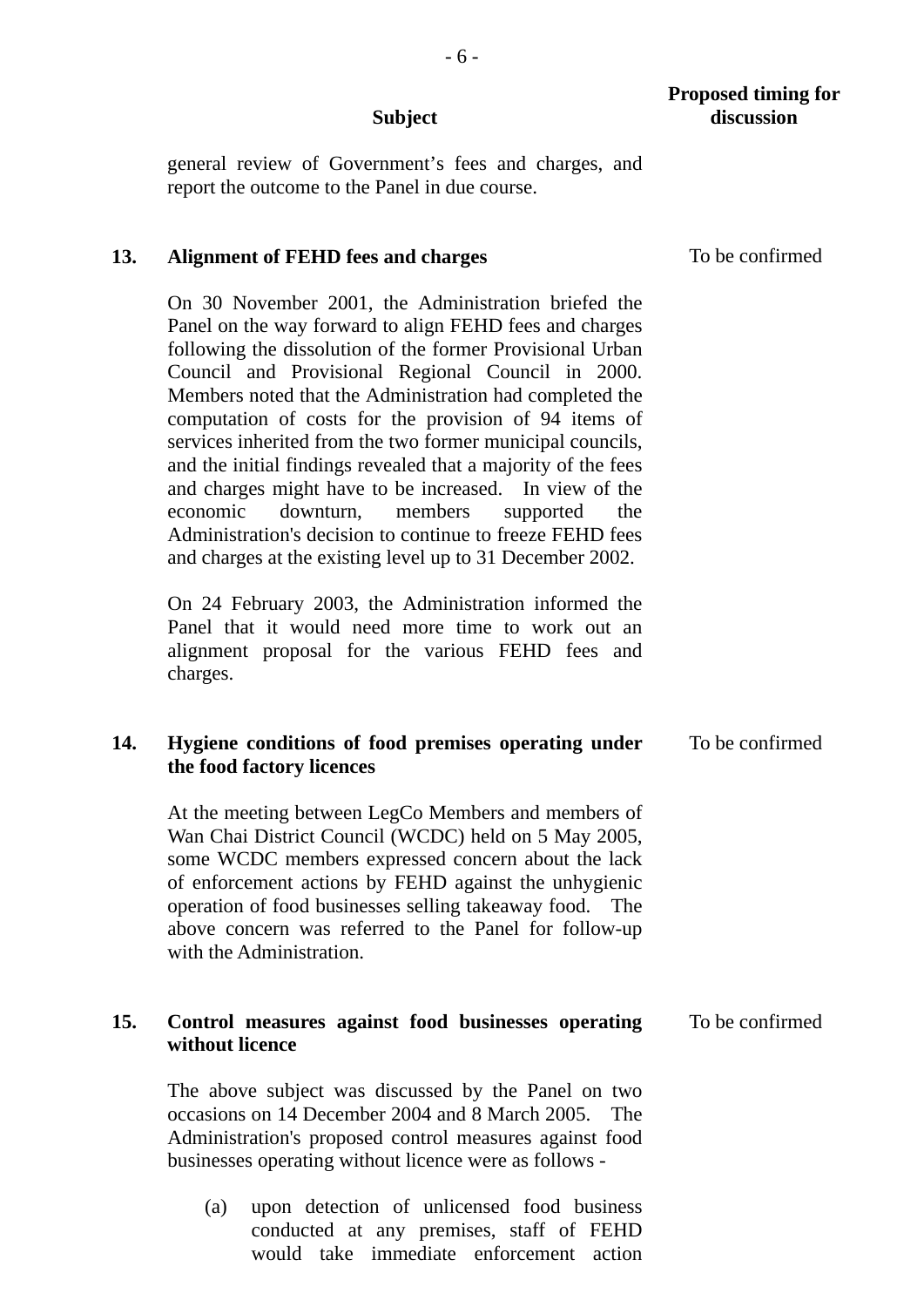against the person/corporation in charge of the business at the time;

- (b) FEHD would stop processing the application for licence filed by that person/corporation in respect of the premises in (a) above; and
- (c) if FEHD proceeded with prosecution action and upon conviction, FEHD might refuse the application and impose a ban on the person/corporation convicted to obtain a licence for six months after taking into consideration all relevant factors, counting from the date of conviction; or where FEHD did not proceed with prosecution action or in the case of acquittal, the application process would be reactivated immediately.

Some members considered the proposed measures inadequate to deter the operation of food business without licence and suggested that the Director of Food and Environmental Hygiene should be empowered to make a closure order against unlicensed food establishments, without having to apply to the court. A member, however, pointed out that the measure in (c) above could easily be circumvented as the applicant could always appoint another person to apply for a fresh licence.

 The Administration was requested to consider members' views and revert to the Panel.

# **16. Recommendations of Team Clean's Final Report on Measures to Improve Environmental Hygiene in Hong Kong**

 The Panel agreed at its meeting on 26 September 2003 to follow up the following measures recommended by Team Clean in its Final Report on Measures to Improve Environmental Hygiene in Hong Kong published in August 2003 -

(a) introducing a demerit points system (DPS) for tenants of public markets. Under the DPS, tenants who accumulate a certain number of points within a 12-month period will have their tenancy terminated. Tenants whose tenancies have been revoked would also be prevented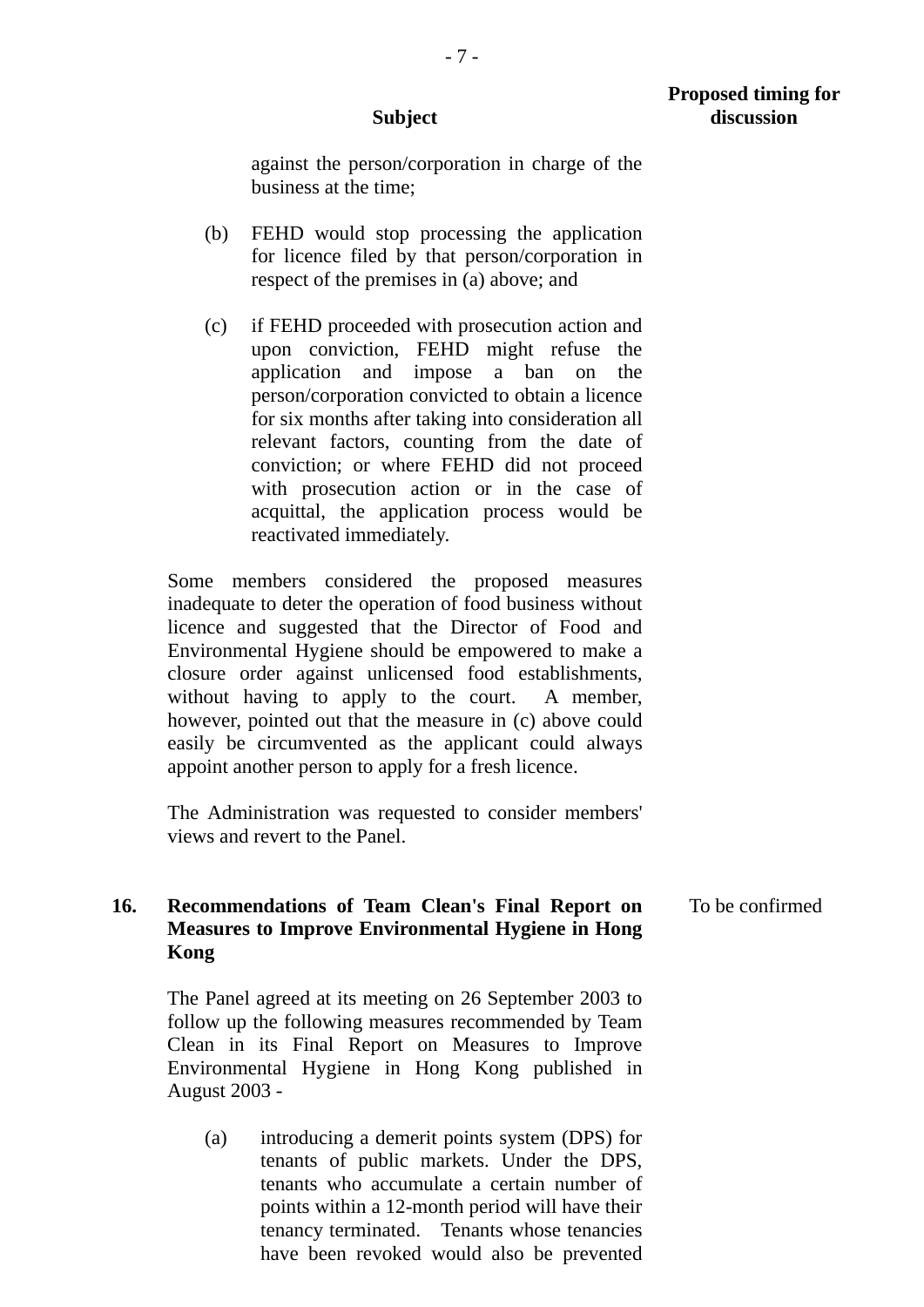from bidding for other stalls for one year;

- (b) tightening the licensing requirements for food factories;
- (c) strengthening the sanction regime against licensed food premises, such as revamping the current DPS to make it more stringent, making licensees responsible for hygiene breaches committed by their staff and widely publicising the business names and photographs of food premises convicted of an offence relating to the sale or preparation for sale of any food for human consumption; and
- (d) introducing an Open Categorisation Scheme for licensed food premises to help consumers make informed choices. Under the Scheme, the hygiene conditions of all food premises will be graded according to set criteria and premises will be required to post the hygiene grading at a conspicuous location in their premises.

#### **17. Follow up actions referred by EDC on review of liquor licensing**  To be confirmed

 Item proposed by the EDC at its meeting with LegCo Members on 12 March 2009. EDC members urged the Administration to come up with effective measures to tackle problems, such as fire hazard, environmental hygiene problems, noise as well as law and order, caused by increasing number of liquor selling premises in high rise buildings.

### **18. Policy on hawking activities**

At the meeting on 12 January 2010, Hon WONG Kwok-hing suggested the Panel to discuss the Administration's policy on hawking activities, including the determination of the locations of hawking blackspots and the designation of new hawker permitted places at a future meeting.

**Proposed timing for discussion**